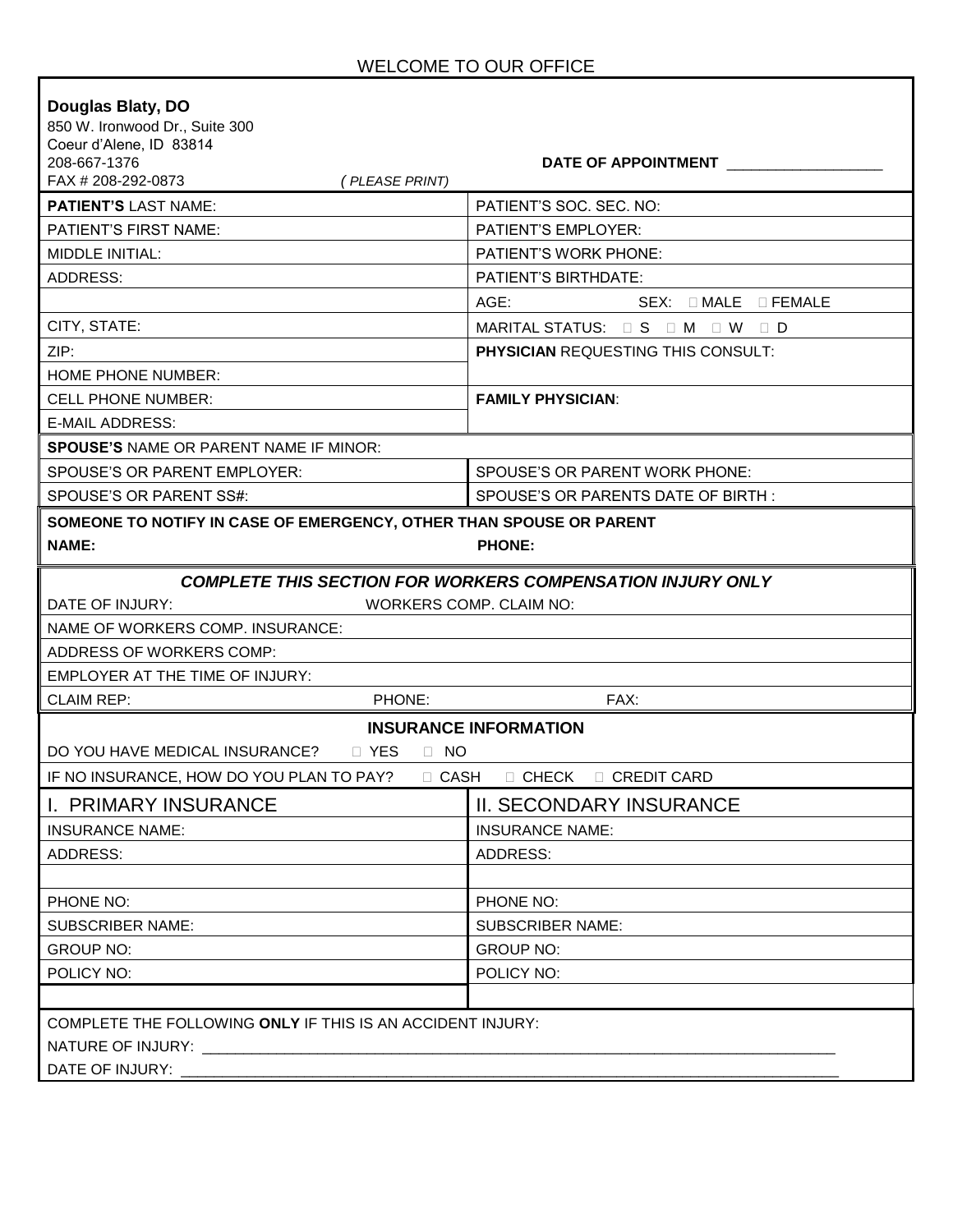# **Inland Northwest Spine and Neurosurgery, PLLC DOUGLAS BLATY, DO 850 W. Ironwood Dr., Suite 300 Coeur d'Alene, ID 83814 208-667-1376 Fax 208-292-0873**

### **Welcome to Inland Northwest Spine and Neurosurgery**

The distinguishing aspects of our practice have always been prompt and excellent neurosurgical care delivered in a caring and compassionate manner. Your health and peace of mind are important to us at Inland Northwest Spine and Neurosurgery. If you have any questions, contact our office to schedule an appointment to discuss your neurosurgical health concerns. We care about you as a patient and look forward to seeing you.

# **IMPORTANT OFFICE POLICIES AND PROCEDURES**

### **APPOINTMENTS**

We make every effort to remain on schedule; therefore, you must arrive on time. Please arrive **30 minutes** early for your first appointment to complete paperwork. If you fail to arrive on time for an appointment, you will likely be rescheduled for a later date. Your consideration of a **48-hour notice** of cancellation is greatly appreciated so that we may utilize that time for other patients. Not notifying the office within 48 hours will result in a \$50.00 charge.

## **X-RAYS**

If you have had x-rays or other diagnostic imaging studies from sources outside of the Spokane, Washington or North Idaho area, it is your responsibility to bring a CD or hard copy of films with you to your appointment. Failure to arrive without the necessary studies may result in an additional cost to you for x-rays taken in our office, further imaging, or even rescheduling the clinic visit.

## **FINANCIAL INFORMATION**

The financial cost of services rendered is the responsibility of the patient and/or guarantor regardless of insurance coverage. Please bring **insurance cards** along with **picture ID** to your appointment. Insurance copayments are due at the time of your visit.

Idaho Workers' Compensation Insurance is accepted in general. You must provide our office with the following information at the time of your first appointment:

- $\Box$  Name and address of employer's insurance carrier.
- $\Box$  Exact date of your injury with a brief description.
- $\Box$  Insurance claim number.

This information is the only way that we can bill the Workers' Compensation Insurance. Your employer can assist you in obtaining this information. You may otherwise need to be rescheduled or be required to self-pay until such information is received.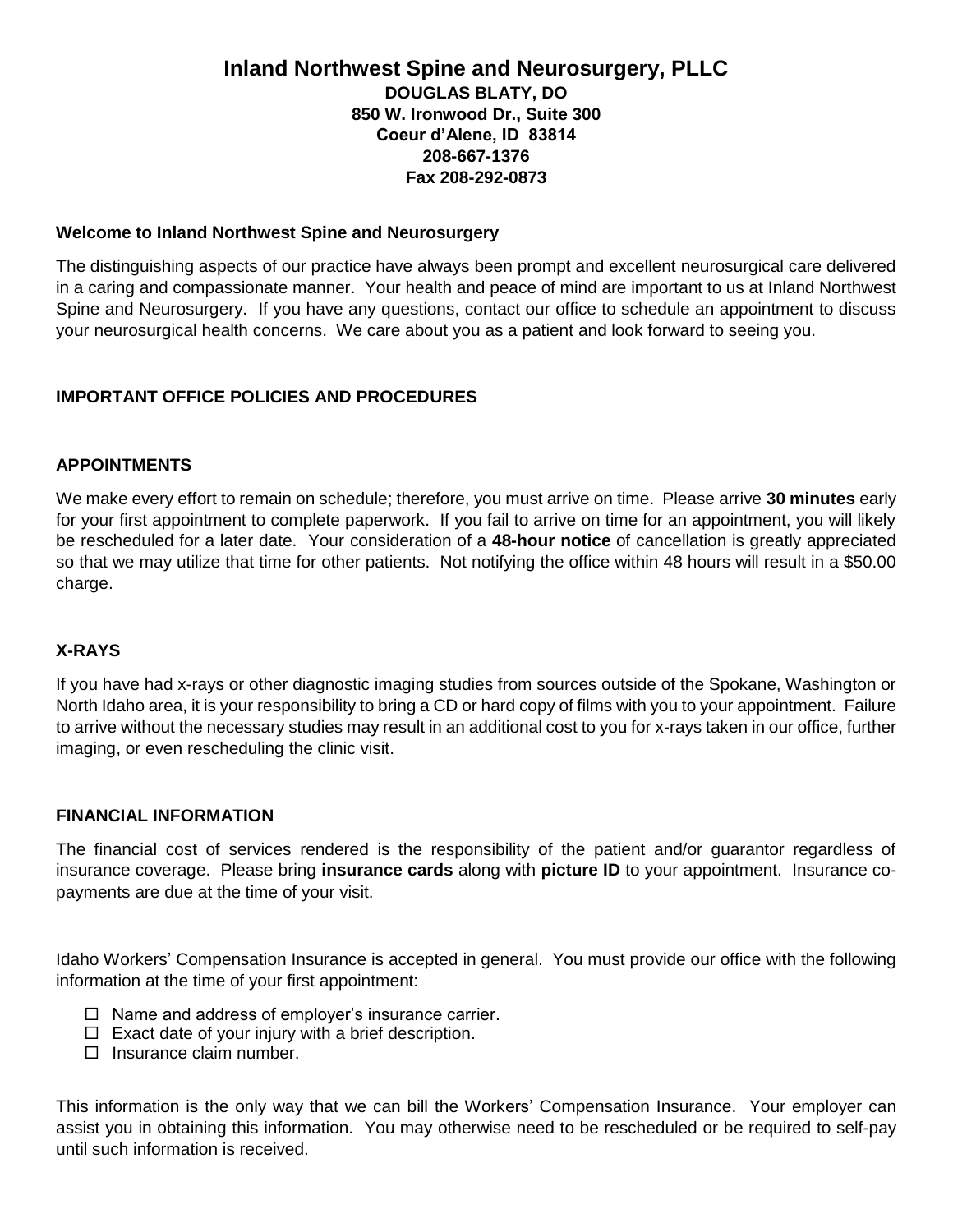Motor vehicle accidents, liability action, and/or litigation against a third party are not acceptable reasons for delay in payment. A deposit will be required if surgery is recommended. Payment arrangements must be made in advance of surgery scheduling. If you would like an estimate of cost for your visit, please call our office at 208- 667-1376 x-25.

**I agree to the above terms and conditions.**

**Patient Signature Date**

**I hereby authorize and agree by initialing the following items.**

# **INSURANCE/ MEDICARE AUTHORIZATION AND ASSIGNMENT OF BENEFITS**

**\_\_\_\_\_\_\_\_\_\_\_\_\_\_\_\_\_\_\_\_\_\_\_\_\_\_\_\_\_\_\_\_\_\_\_\_\_ \_\_\_\_\_\_\_\_\_\_\_\_\_\_\_\_**

**\_\_\_\_\_\_\_\_\_\_\_\_\_\_\_\_\_\_\_\_\_\_\_\_\_\_\_\_\_\_\_\_\_\_\_\_\_ \_\_\_\_\_\_\_\_\_\_\_\_\_\_\_\_**

I request that payment of authorized insurance or Medicare benefits be made either to me or on my behalf to Inland Northwest Spine and Neurosurgery, PLLC for any services rendered to myself/dependent. I authorize any holder of medical information about me to release to the insurance company or CMS (Centers for Medicare and Medicaid Services, formerly known as HCFA) and its agents any information needed to determine these benefits or the benefits payable to related services. I understand that I am fully responsible for any amount not covered by my insurance. All accounts are due in full within 90 days of service unless arrangements have been made.

**Patient Signature Date**

## **PRESCRIPTIONS/REFILLS**

Narcotic medications and other prescriptions will be provided by our office in the immediate postoperative period only (usually for no more than four weeks after surgery). Chronic pain requiring more protracted courses of narcotics is best managed by a specialist trained to deal with chronic pain, or by your primary care physician. It is very important to note that prescriptions will be provided during normal office hours. We do not fill prescriptions after 4:00 PM, weekends, or holidays. Please allow **48 hours** for prescription approvals. Please be advised that **we do not replace lost or stolen prescriptions**. Some pharmacies are now offering e-prescribing. Please be advised that a feature of e-prescribing is the electronic exchange of prescription data between physician practices and pharmacies, which can potentially improve the efficiency of the prescribing process and reduce medication errors.

## **I understand and accept the terms of INSN Prescription Policy.**

**\_\_\_\_\_\_**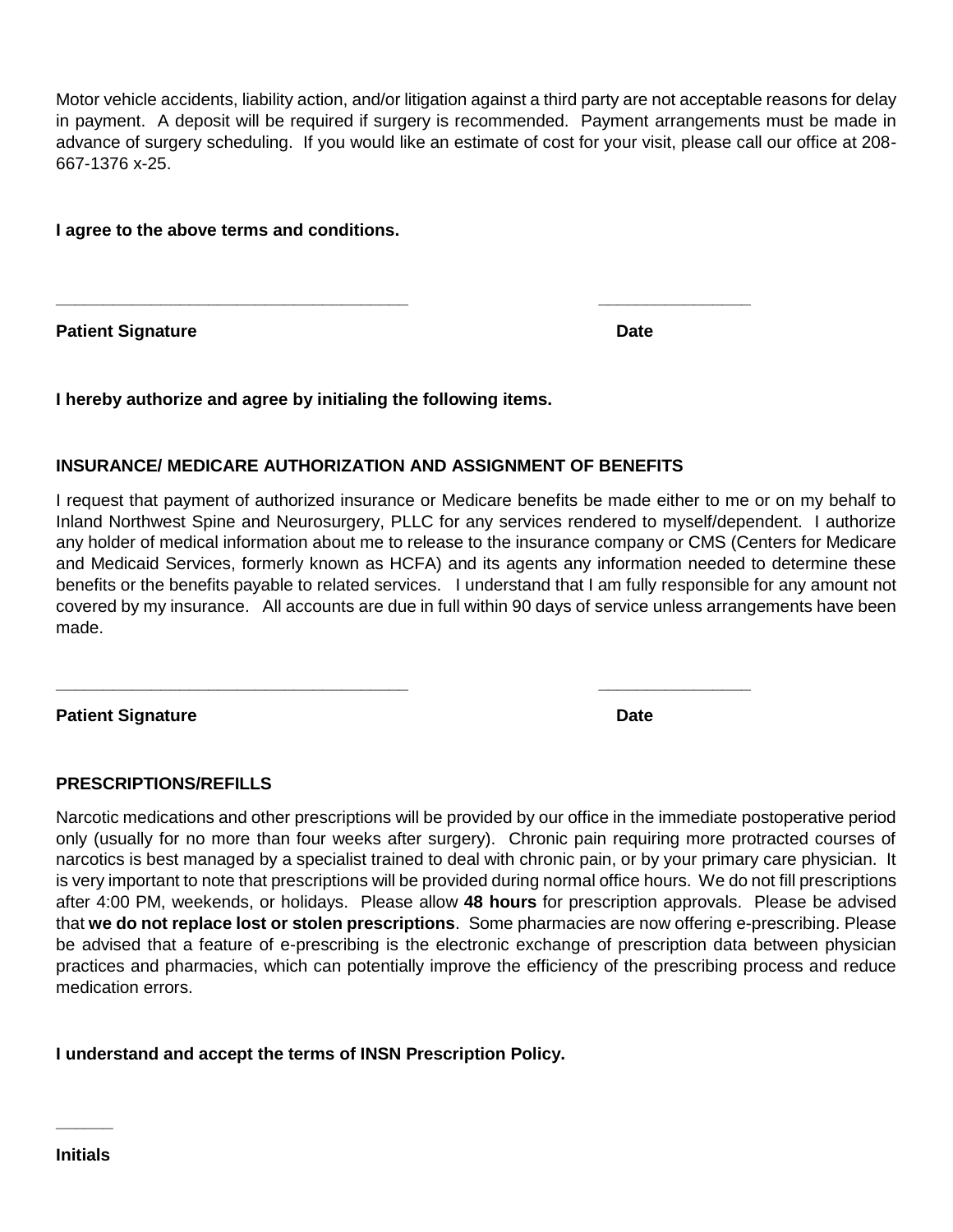### **NOTICE OF PRIVACY PRACTICES**

The undersigned acknowledges he/she may obtain a copy of the Notice of Privacy Practices. Our Notice of Privacy Practices provides information about how we may use and disclose your protected health information.

**Initials**

**\_\_\_\_\_\_**

## **ASSIGNMENT OF PROCEEDS**

I grant and assign to the physician any and all proceeds from any settlement or court determination related to injuries for which the physician has treated me. This assignment shall not exceed the amount of the physician's unpaid services and/or expenses. In consideration for the physician's examination and treatment, I agree to all promises set forth above and further agree to pay physician at the time of billing for all services rendered and for all costs and losses caused by any failure to pay this commercial transaction in a timely manner. I further agree that all the information and promises stated above are freely given with the knowledge that I am granting the physician substantial rights in the event that I fail to pay for his services in a timely manner.

In witness of my agreement with the physician, Bret A. Dirks, MD.

\_\_\_\_\_\_\_\_\_\_\_\_\_\_\_\_\_\_\_\_\_\_\_\_\_\_\_\_\_\_\_\_\_\_\_\_\_\_\_ \_\_\_\_\_\_\_\_\_\_\_\_\_\_\_\_\_\_\_\_

**Signature Date**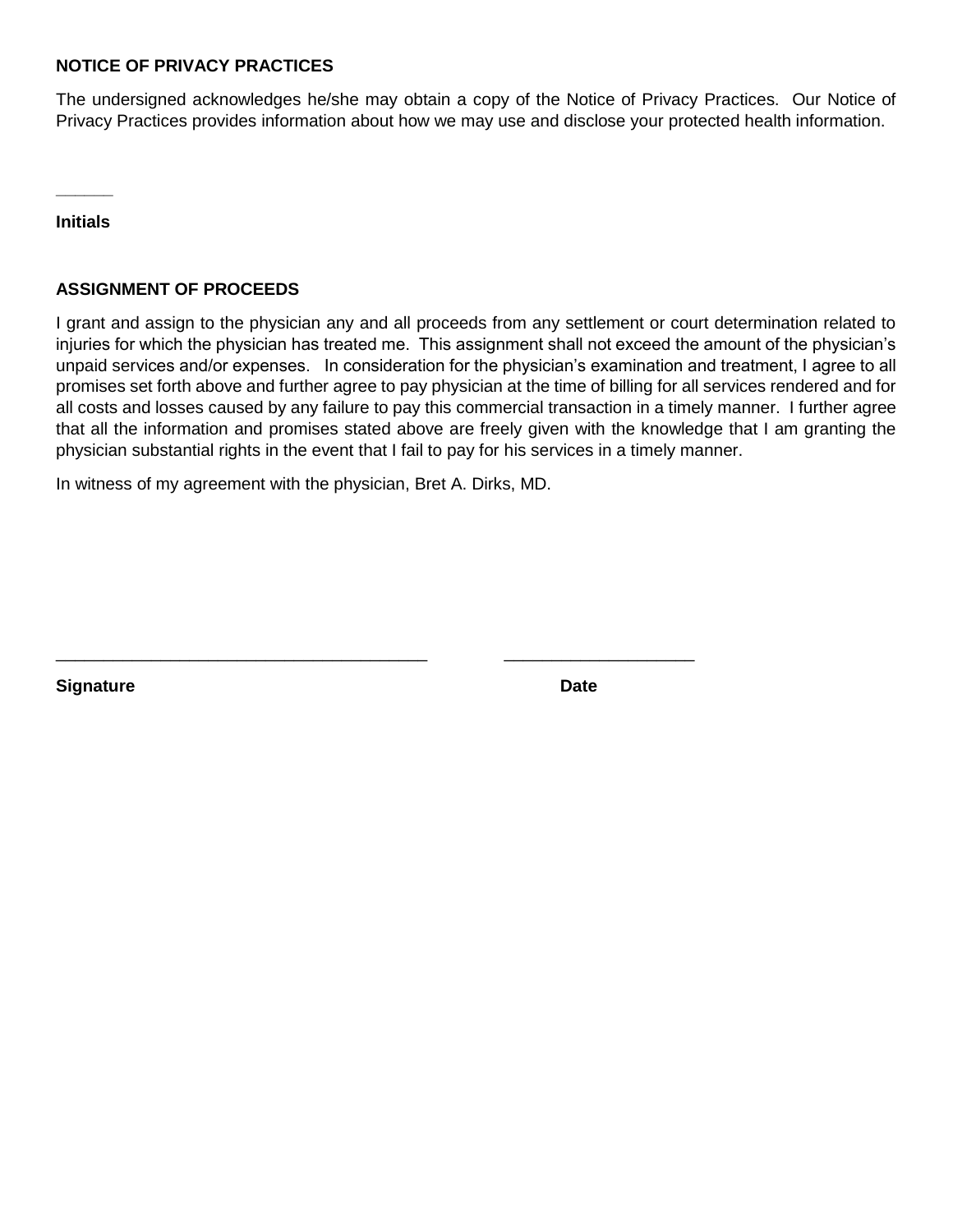|                                                                                                  | What is the reason for seeking spine care today? _______________________________                                                          |                                                                                                                                                       |  |  |  |
|--------------------------------------------------------------------------------------------------|-------------------------------------------------------------------------------------------------------------------------------------------|-------------------------------------------------------------------------------------------------------------------------------------------------------|--|--|--|
|                                                                                                  |                                                                                                                                           |                                                                                                                                                       |  |  |  |
|                                                                                                  | How did your symptoms start? $\square$ Suddenly $\square$ Gradually $\square$ Chronic/recurrent                                           |                                                                                                                                                       |  |  |  |
|                                                                                                  | Did any of the following contribute to your current spine problem?                                                                        |                                                                                                                                                       |  |  |  |
| □ Spine deformity<br>□ Fall/trauma<br>$\Box$ Work injury                                         | $\Box$ Motor vehicle accident<br>□ House/yard work<br>□ Sports/leisure                                                                    | $\sqcap$ Stress<br>$\Box$ Other                                                                                                                       |  |  |  |
|                                                                                                  |                                                                                                                                           |                                                                                                                                                       |  |  |  |
| Type of procedure ______________________<br>Surgeon: ________________________________            |                                                                                                                                           |                                                                                                                                                       |  |  |  |
| What activities/positions make symptoms worse?                                                   |                                                                                                                                           |                                                                                                                                                       |  |  |  |
| $\Box$ Sitting<br>□ Standing<br>$\square$ Walking<br>□ Lying down<br>□ Bending<br>$\Box$ Lifting | □ Coughing/sneezing<br>$\Box$ Sleep postures<br>□ Getting in/out of bed<br>□ Getting in/out of chair<br>$\Box$ Driving<br>□ Computer work | $\Box$ Stair climbing<br>□ Neck movements<br>□ Arm movements<br>$\Box$ First morning symptoms<br>$\Box$ End of day symptoms<br>□ Other ______________ |  |  |  |
|                                                                                                  | What activities/positions/interventions make symptoms better?                                                                             |                                                                                                                                                       |  |  |  |
| □ Lying down<br>$\Box$ Sitting<br>$\square$ Walking<br>□ Bending forward<br>$\Box$ Exercise      | $\Box$ Changing positions<br>$\Box$ Reclined positions<br>$\Box$ Ice<br>□ Heat<br>$\Box$ Medications                                      | $\Box$ Better as day progresses<br>□ Other _____________                                                                                              |  |  |  |
| What treatment have you tried?                                                                   |                                                                                                                                           |                                                                                                                                                       |  |  |  |
| □ Physical therapy<br>□ Chiropractic<br>$\Box$ Injections<br>□ Anti-inflammatory<br>medication   | □ Narcotics<br>□ Bracing/back support<br>□ Pain clinic<br>□ Exercise program<br>$\Box$ Surgery                                            | □ Acupuncture<br>$\Box$ Other                                                                                                                         |  |  |  |
|                                                                                                  | Imaging studies you have completed in the past 1-2 years:                                                                                 |                                                                                                                                                       |  |  |  |
| $\Box$ X-ray                                                                                     | $\Box$ CT<br>$\Box$ Myelogram                                                                                                             | $\Box$ EMG<br>□ Discogram                                                                                                                             |  |  |  |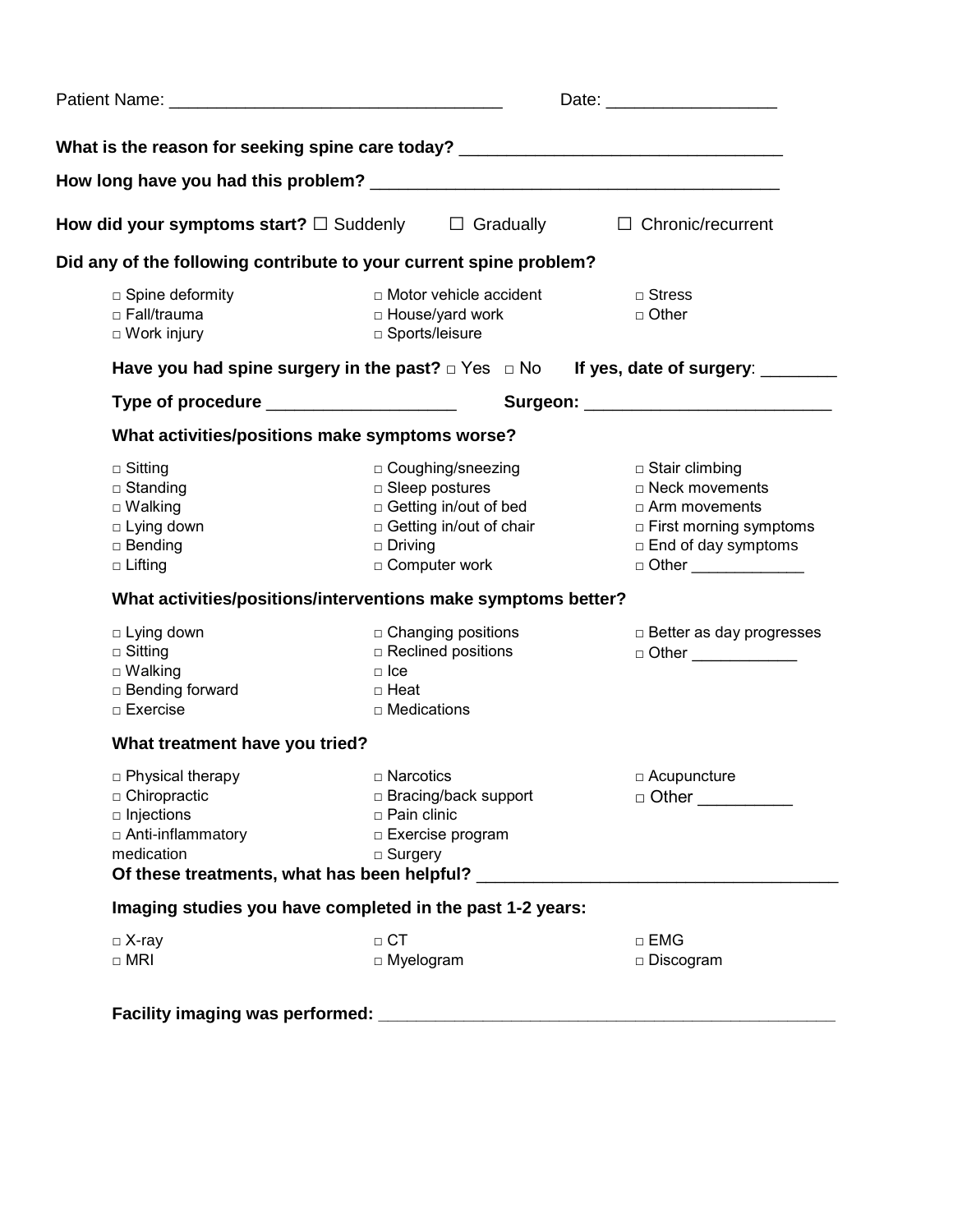## **Medical History (Check all that apply)**

- □ Anesthesia problem
- □ ADD/ADHD
- $\Box$  Alcoholism
- □ Anemia
- □ Anxiety
- □ Arthritis (rheumatoid/osteo)
- $\sqcap$  Asthma
- □ Atrial fib
- □ Benign prostatic
- hypertrophy
- □ Bleeding disorder
- □ Bipolar disorder
- □ Chronic pain
- □ COPD
- □ Coronary artery disease □ Cancer type \_\_\_\_\_\_\_\_
- 
- □ Deep vein thrombosis □ Depression
- □ Diabetes
- □ GERD
- □ HIV/aids
- □ Hypercholesterolemia
- □ Hypertension
- □ Fibromyalgia
- □ Kidney disease
- □ Liver disease
- □ Migraine

□ Cataract

□ Myocardial infarction

□ Gall bladder surgery □ Elbow surgery □ Gastric bypass □ Hernia repair □ Hip replacement □ Hysterectomy □ Knee replacement

# **Surgical History (Check all that apply)**

- □ Angioplasty
- □ Appendectomy
- □ Bowel resection
- □ Cardiac stents
- □ Coronary artery bypass
- □ C-section
- □ Defibrillator/pacemaker
- □ Carpal tunnel release

\_\_\_\_\_\_\_\_\_\_\_\_\_\_\_\_\_\_\_\_\_

\_\_\_\_\_\_\_\_\_\_\_\_\_\_\_\_\_\_\_\_\_

\_\_\_\_\_\_\_\_\_\_\_\_\_\_\_\_\_\_\_\_\_

**Allergies and Reactions** 

\_\_\_\_\_\_\_\_\_\_\_\_\_\_\_\_\_\_\_\_\_

## **Current Medications and Dosage:**

□ Knee arthroscopy

□ Osteoporosis/osteopenia

□ Pulmonary embolism □ Seizure disorder □ Sleep apnea □ Stomach ulcer □ Stroke (CVA) □ Substance abuse □ Thyroid disease □ Tuberculosis □ Other \_\_\_\_\_\_\_\_\_\_\_ □ Other \_\_\_\_\_\_\_\_\_\_\_\_\_\_ □ Other \_\_\_\_\_\_\_\_\_\_\_\_\_\_

□ Parkinson's

- □ Mastectomy
- □ Thyroidectomy □ Shoulder surgery
- □ Other \_\_\_\_\_\_\_\_
- □ Other \_\_\_\_\_\_\_\_
- $\Box$  Other

\_\_\_\_\_\_\_\_\_\_\_\_\_\_\_\_\_\_\_\_\_

\_\_\_\_\_\_\_\_\_\_\_\_\_\_\_\_\_\_\_\_\_

\_\_\_\_\_\_\_\_\_\_\_\_\_\_\_\_\_\_\_\_\_

\_\_\_\_\_\_\_\_\_\_\_\_\_\_\_\_\_\_\_\_\_

\_\_\_\_\_\_\_\_\_\_\_\_\_\_\_\_\_\_\_\_\_

\_\_\_\_\_\_\_\_\_\_\_\_\_\_\_\_\_\_\_\_\_ \_\_\_\_\_\_\_\_\_\_\_\_\_\_\_\_\_\_\_\_\_

**Family Medical History (check all that apply and list affected family member ie. Mother, father, grandparent, sibling)**

\_\_\_\_\_\_\_\_\_\_\_\_\_\_\_\_\_\_\_\_\_

\_\_\_\_\_\_\_\_\_\_\_\_\_\_\_\_\_\_\_\_\_

\_\_\_\_\_\_\_\_\_\_\_\_\_\_\_\_\_\_\_\_\_

\_\_\_\_\_\_\_\_\_\_\_\_\_\_\_\_\_\_\_\_\_

- □ Anesthesia complication \_\_\_\_\_\_\_\_\_\_\_\_\_\_
- □ Bleeding disorder \_\_\_\_\_\_\_\_\_\_\_\_\_\_\_\_\_\_\_\_\_  $\Box$  Cancer
- □ Depression
- □ Diabetes \_\_\_\_\_\_\_\_\_\_\_\_\_\_\_\_\_
- $\Box$  Heart disease

□ Hypertension □ Osteoporosis \_\_\_\_\_\_\_\_\_\_\_\_\_\_\_\_\_\_  $\Box$  Scoliosis □ Spine disorder/deformity \_\_\_\_\_\_\_\_\_\_\_\_\_\_\_  $\Box$  Stroke  $\Box$  Suicide